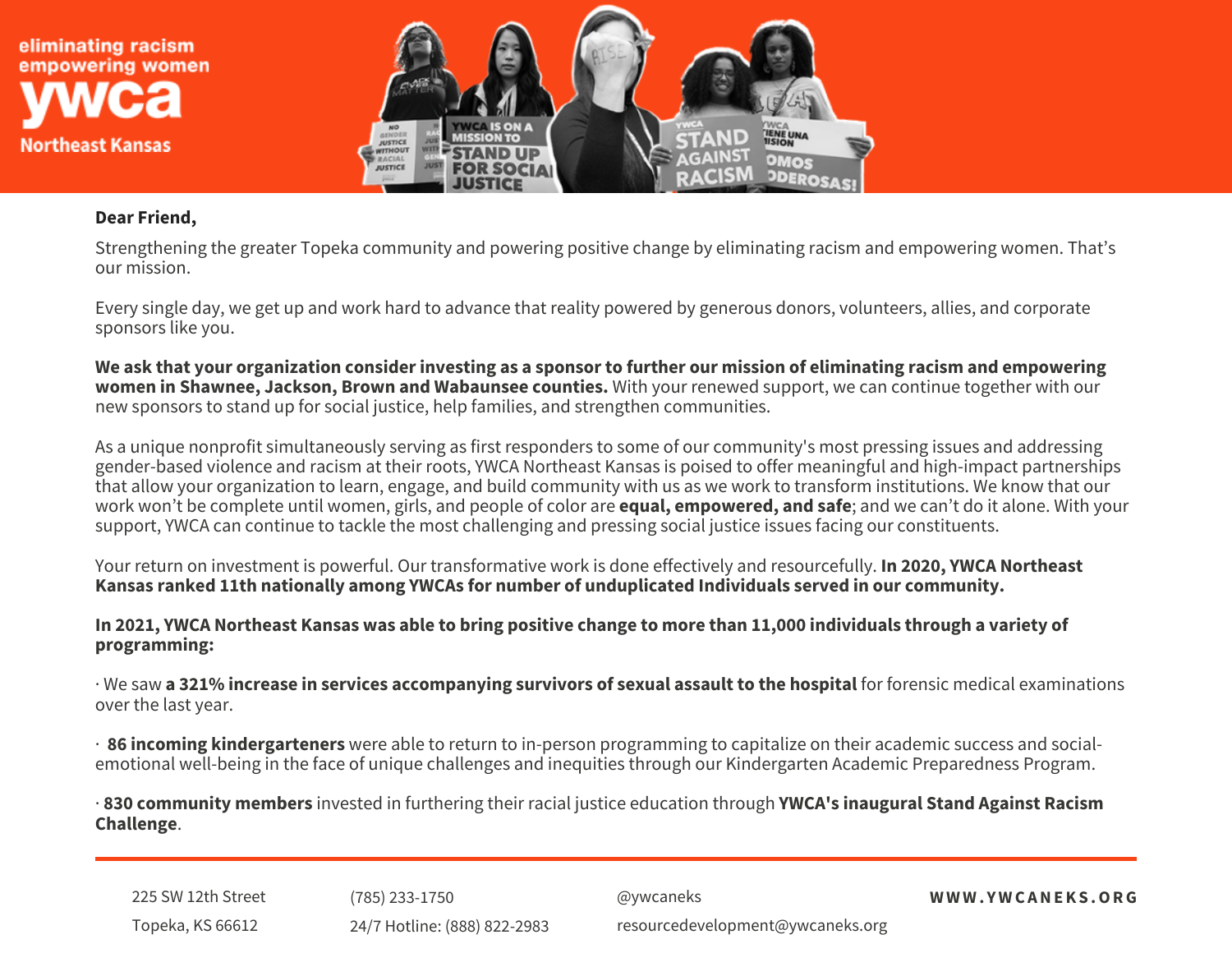eliminating racism empowering women **Northeast Kansas** 



**With 3 major campaigns expecting high attendance and exposure planned for 2022, opportunities abound throughout the year to leverage your organization as a leader in racial equity, women's empowerment, and a strengthened community:**

- Our second community-wide **Stand Against Racism Challenge** launches Monday, April 4th and runs through May 4th. Familiarize yourself during the challenge in the month of April and gear up to bring this impactful program into your workplace during your month of choice in 2022. The challenge is designed to create dedicated time and space to build more effective social justice habits, particularly those dealing with issues of race, power, privilege, and leadership. Your year-long sponsorship unlocks different levels of support throughout your organization's Stand Against Racism Challenge, including toolkits, reflection guides, potential for circle dialogues facilitated by our CEO and Racial Justice Coordinator, and more.

- **Concealed Revealed art auction** is a unique event benefitting the YWCA Northeast Kansas Center for Safety and Empowerment that will be held in a hybrid environment on **Saturday, April 23rd from 6 to 7PM with art previews open to the public Thursday, April 21st from 11 AM to 1PM and Friday, April 22nd from 4:30 to 7:30 PM**. In addition to raising much-needed funds, this event raises awareness around the issues of domestic and sexual violence. Through art, we hope to reveal this violence to the community in order to empower survivors and prevent violence.

- In **September**, join us as we recognize women leaders who demonstrate excellence in their workplace and community at our **34th annual Women of Excellence** event. Despite seemingly insurmountable challenges, women leaders continue to get up and do the work, and this event continues to grow in attendance and exposure as our most well-attended and longest-running event.

**We can't do this work alone. Please join us as we reimagine the future for women, girls, and people of color. Your investment ensures that our unique combination of direct service programming, thought leadership, advocacy, and public education remains innovative, and that we can continue to move our mission forward with agility in an ever-changing landscape:**



**Yours for <sup>a</sup> strengthened community,**

an na

**Kathleen Marker CEO, YWCA Northeast Kansas**